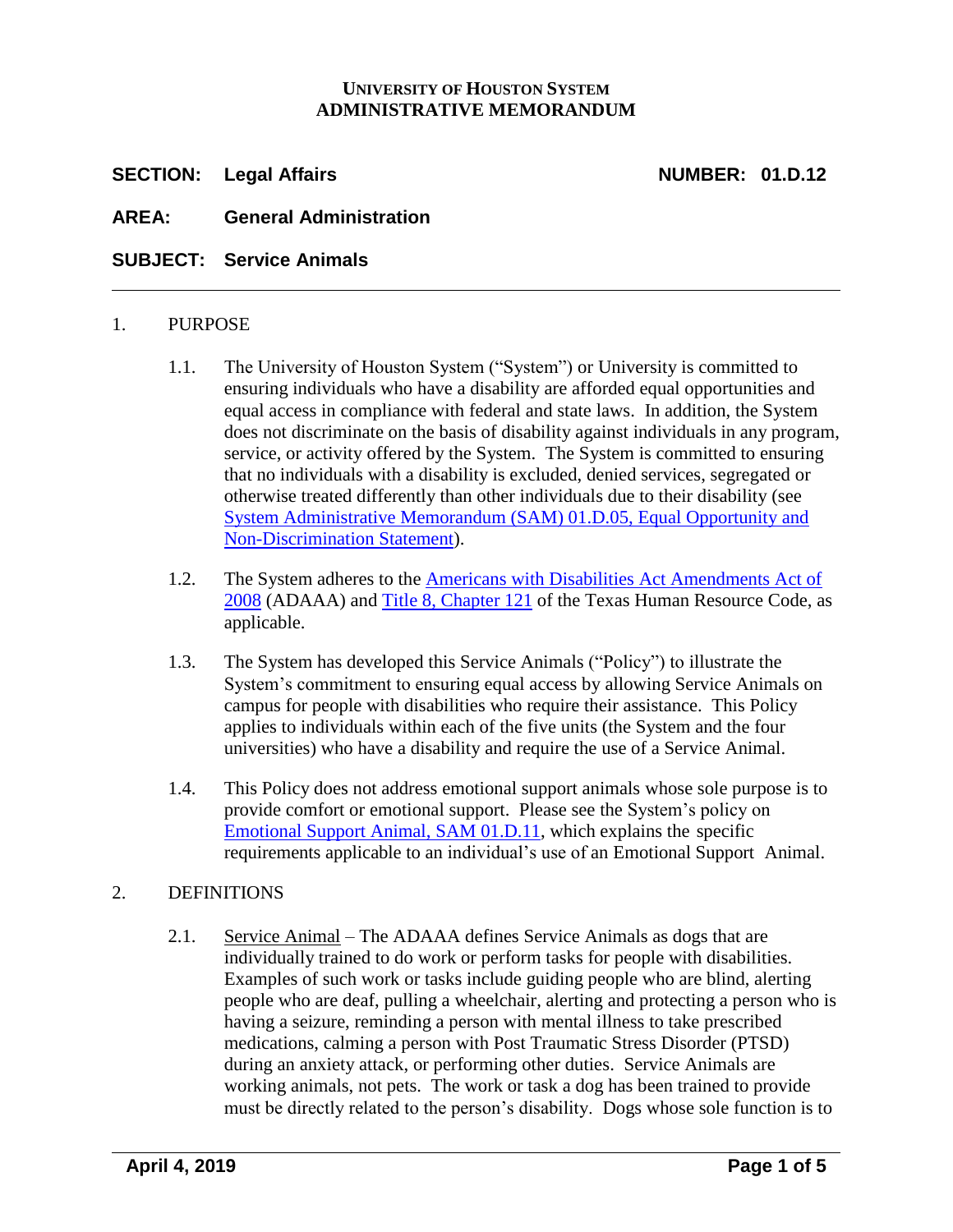provide comfort or emotional support do not qualify as Service Animals under the ADA.

- 2.2. Service Animal in Training A dog that is undergoing training to become a Service Animal.
- 2.3. Handler As defined under the ADAAA, the "Handler" is the person with a disability who is using the Service Animal.
- 2.4. ADA/504 Coordinator The person who is designated to coordinate efforts to comply with and implement this Policy. The ADA/504 Coordinator is available to discuss options, provide support, explain University policies and procedures and provide education on relevant issues. The ADA/504 Coordinator may designate one or more Assistant ADA/504 Coordinators. To find the ADA/504 Coordinator for each campus, please visit the following web site: [http://www.uh.edu/equal-opportunity/ADA-504/.](http://www.uh.edu/equal-opportunity/ADA-504/)

# 3. CRITERIA FOR DETERMINING THE PRESENCE OF A SERVICE ANIMAL

- 3.1. When it is not obvious what service an animal provides, only limited inquiries are allowed. Employees may ask two questions:
	- A. Is the dog a Service Animal required because of a disability? and
	- B. What work or task has the dog been trained to perform?

Employees cannot ask about the person's disability, require medical documentation, require a special identification card or training documentation for the dog, or ask that the dog demonstrate its ability to perform the work or task.

3.2. Allergies and fear of dogs are not valid reasons for denying access or refusing service to people using Service Animals. When a person who is allergic to dog dander and a person who uses a Service Animal must spend time in the same room or facility (e.g., a school classroom), they both should be accommodated by assigning them, if possible, to different locations within the room or different rooms in the facility.

## 4. ACCESS TO UNIVERSITY FACILITIES BY SERVICE ANIMALS

- 4.1. Service Animals are allowed to accompany people with disabilities in all areas of a University facility where the public is normally allowed to go.
- 4.2. The University may prohibit the use of Service Animals in certain locations based on health and safety restrictions. Restricted areas may include, but are not limited to, the following areas: custodial closets, boiler rooms, facility equipment rooms, research laboratories maintaining sterile conditions, classrooms with research/demonstration animals, areas where protective clothing is necessary, sterile environments, and areas outlined in state law as being inaccessible to animals.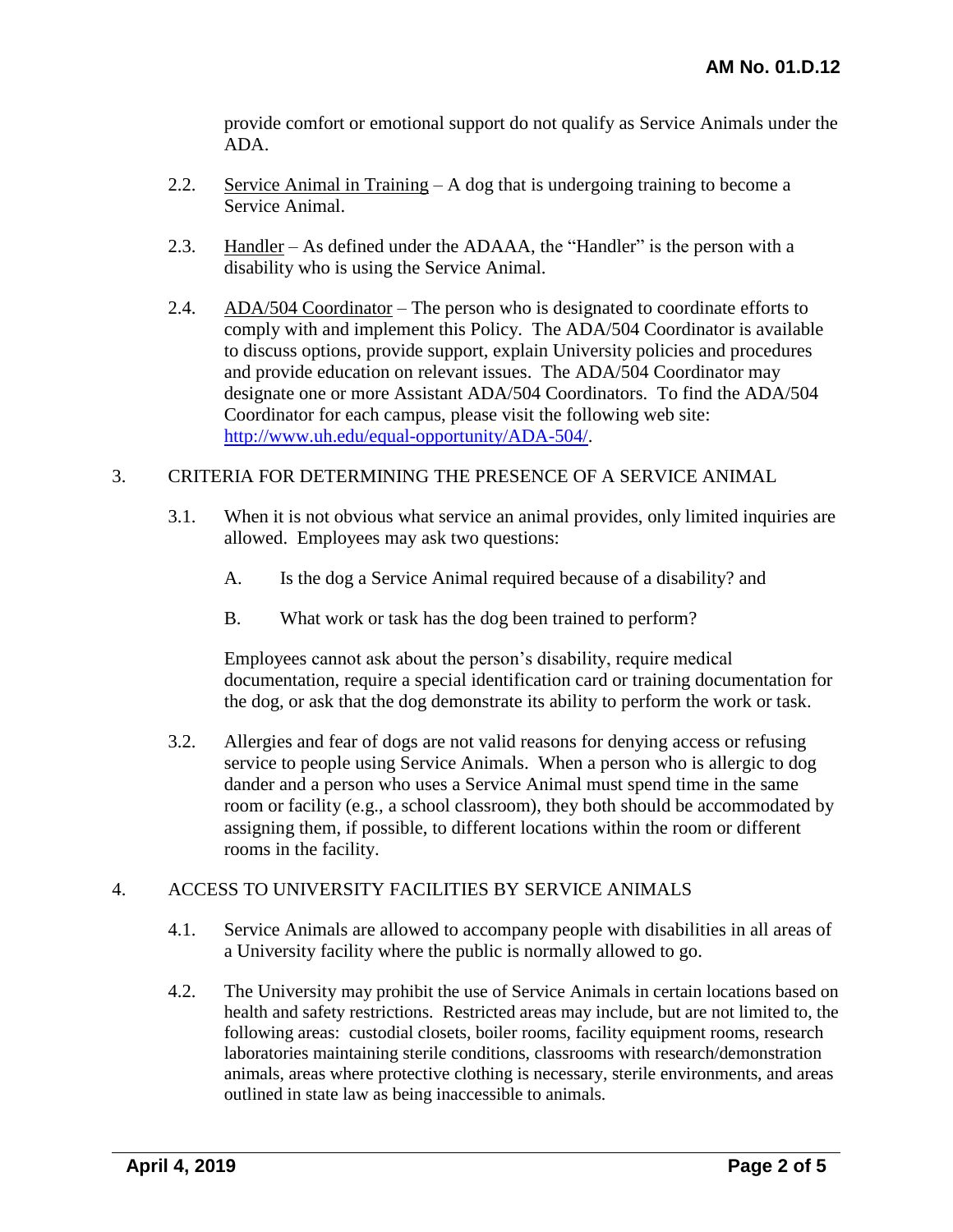## 5. HANDLER RESPONSIBILIITES FOR SERVICE ANIMALS

- 5.1. The Handler is solely responsible for the custody and care of the Service Animal and must meet the following requirements:
	- A. A Service Animal must be harnessed, leashed, or tethered, unless these devices interfere with the Service Animal's work or the Handler's disability prevents using these devices. In that case, the Handler must maintain control of the animal through voice, signal, or other effective controls.
	- B. The Handler must abide by current city, county, and state ordinances, laws, and/or regulations pertaining to licensing, vaccination, and other requirements for animals. It is the Handler's responsibility to know and understand these ordinances, laws, and regulations. The University has the right to require documentation of compliance with such ordinances, laws, and/or regulations, which may include a vaccination certificate. The University reserves the right to request documentation showing that the animal has been licensed.
	- C. The Handler is required to clean up after and properly dispose of the animal's waste in a safe and sanitary manner and, when provided, must use animal relief areas designated by the University. If the Handler is not physically capable of cleaning up after the Service Animal, the Handler must hire someone who is physically capable and incur the cost of such hire. Service Animal waste cleanup should include appropriate waste clean-up equipment and proper disposal of waste in an appropriate container. An appropriate container is an outside receptacle (i.e., dumpsters).
	- D. At all times, the Handler has the sole responsibility of the cost of care, maintenance of health and well-being of the Service Animal. University personnel shall not be required to provide care or food for any Service Animal including, but not limited to, removing the animal during emergency evacuation for events such as a fire alarm. Emergency personnel will determine whether to remove the animal and may not be held responsible for the care, damage to, or loss of the animal.
	- E. The University will not ask for or require an individual with a disability to pay a fee or surcharge for a Service Animal.
	- F. The Handler is financially responsible for the actions of the approved Service Animal. These actions include injury and/or property damage and the Handler must take appropriate precautions to prevent injury and/or property damage. A Handler may be charged for any damage caused by his or her Service Animal beyond reasonable wear and tear to the same extent that it charges other individuals for damages beyond reasonable wear and tear. The University shall have the right to bill the Handler for unmet obligations and/or damages under this provision.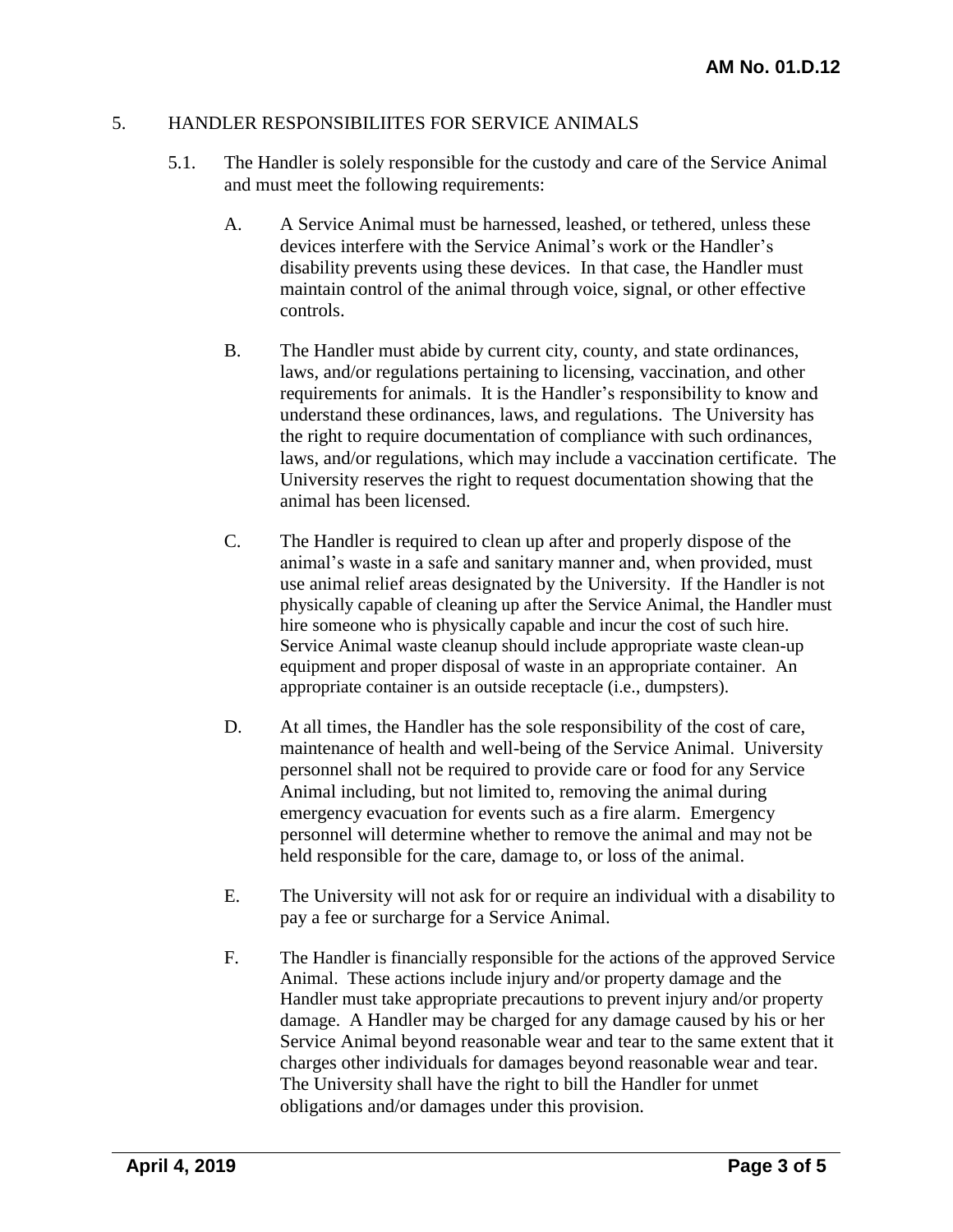G. The Handler must fully cooperate with University personnel with regard to meeting the terms of this Policy and developing procedures for care of the animal (e.g., feeding/watering the animal, designating an outdoor relief area, disposing of feces, etc.).

# 6. REMOVAL OF SERVICE ANIMALS

- 6.1 The University may require the Handler to remove the Service Animal from University premises if:
	- A. The Service Animal is out of control and the Handler does not take effective action to control it. If improper animal behavior happens repeatedly, the Handler may be prohibited from bringing the Service Animal into any University facility until the Handler can demonstrate that they have taken sufficient steps to mitigate the behavior;
	- B. The Service Animal is not housebroken; and/or
	- C. The Handler does not comply with the Handler's responsibilities set forth in this policy.
- 6.2. When there is a legitimate reason to ask that a Service Animal be removed, University employees must offer the Handler the opportunity to obtain goods or services without the animal's presence.
- 6.3. The University will base its determination to remove the Service Animal upon the consideration of the behavior of the particular Service Animal at issue, and not on speculation or fear about the harm or damages a Service Animal may cause. Any removal of the Service Animal will be decided by the ADA/Section 504 Coordinator.

## 7. SERVICE ANIMALS IN TRAINING

- 7.1. A Service Animal in Training is entitled to access the same University facilities as a Service Animal, provided that the Service Animal in Training is accompanied by an "Approved Trainer." For purposes of this Policy, an Approved Trainer is an individual who has been certified by an organization whose primary mission is to train service animals for people with disabilities.
	- A. If a person with a disability is undertaking the training of the Service Animal in Training, the person with a disability must provide documentation of their certification as an Approved Trainer to the [ADA/504 Coordinator;](http://www.uh.edu/equal-opportunity/ADA-504/) and
	- B. If the person with a disability is not an Approved Trainer, the person with a disability must provide proof to the [ADA/504 Coordinator](http://www.uh.edu/equal-opportunity/ADA-504/) that an Approved Trainer will be with the person with a disability and the Service Animal in Training while in University facilities.